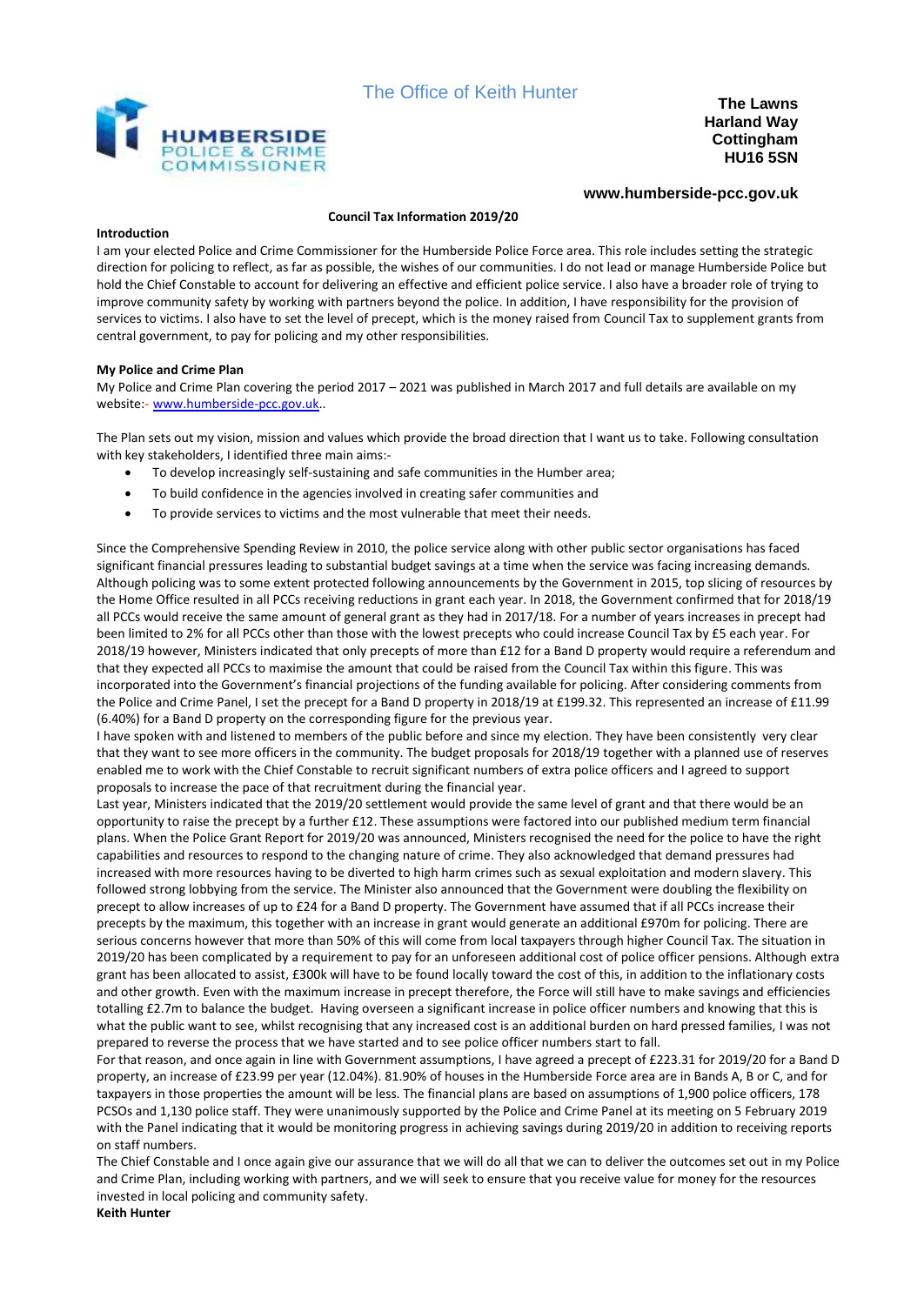## **Money**

Details of the budget plans for 2019/20 are set out below and show where the money comes from and how it will be spent. It also shows how much you will pay towards policing and community safety initiatives in the next financial year.

Gross Expenditure in 2019/20 is estimated to be £207.982m (£196.045m in 2018/19) with a Council Tax Requirement £60.488m (£53.079m in 2018/19). The Council Tax in 2019/20 reflects the precept increase and an increase in the taxbase of 4,391 Band D properties (1.65%) compared with 2018/19.

| Where the money comes from                    | f'm     | f'm     | Where the money goes to                           | f'm     | f'm     |
|-----------------------------------------------|---------|---------|---------------------------------------------------|---------|---------|
|                                               | 2018/19 | 2019/20 |                                                   | 2018/19 | 2019/20 |
|                                               |         |         |                                                   |         |         |
| <b>Police Grant</b>                           | 66.306  | 67.748  | <b>Police Officers</b>                            | 76.758  | 79.640  |
| <b>CLG Formula Funding</b>                    | 45.917  | 46.832  | Police Staff                                      | 39.606  | 40.804  |
| <b>Council Tax</b>                            | 53.079  | 60.448  | PCSO's                                            | 9.161   | 7.235   |
| <b>Council Tax Collection Fund</b><br>Surplus | 0.944   | 0.674   | <b>Police Officer Pensions</b>                    | 16.630  | 21730   |
| Legacy Grants                                 | 10.041  | 10.041  | <b>Other Employee Costs</b>                       | 1.185   | 1.932   |
| Pensions Grant                                |         | 1.904   | Premises                                          | 6.285   | 7.789   |
| Income / Other Grants                         | 9.543   | 12.401  | Transport                                         | 2.015   | 2.081   |
| Use of Reserves                               | 9.137   | 6.860   | <b>Supplies and Services</b>                      | 8.670   | 9.370   |
| <b>Victims Services Grant</b>                 | 1.078   | 1.074   | <b>Other Services</b>                             | 4.455   | 5.183   |
|                                               |         |         | <b>Special Constables</b>                         | 0.030   | 0.075   |
|                                               |         |         | <b>Collaboration with Other Police</b><br>Forces* | 19.956  | 20.535  |
|                                               |         |         | <b>Capital Financing Charges</b>                  | 4.646   | 5.933   |
|                                               |         |         | <b>Community Safety Initiatives</b>               | 5.570   | 4.601   |
|                                               |         |         | <b>Victim Services Initiatives</b>                | 1.078   | 1.074   |
| <b>TOTAL</b>                                  | 196.045 | 207.982 | <b>TOTAL</b>                                      | 196.045 | 207.983 |

When compiling the budget for 2018/19, it was assumed that the Government would maintain grant levels at a cash standstill and that the precept would be increased by just short of the maximum level of £12 for a Band D property. At that time, Ministers accepted that there was a need for certainty to aid longer term financial planning and they indicated that the same arrangements would apply in 2019/20. These assumptions were used in our financial plans at that time.

During the year a number of issues arose which led to the Government having to change its plans. In the autumn, changes to the level of employers' contributions in police officer pensions were identified. This was unanticipated by all forces including Humberside. As a result, an additional grant was approved and allocated to PCCs. This was announced at the same time as the Police Grant settlement for 2019/20 when the referendum limit in relation to precepts was increased from £12 to £24. The increase in grant for the PCC for Humberside in 2019/20 of £4.260m is made up of £1.904m pension grant and £2.356m in general grant. This needs to be compared with the actual level of extra pension costs which are estimated to be £4.571m for the Humberside Force. The increase in precept will therefore have to cover the excess costs on pensions in addition to the normal budget pressures including inflation, with provision for pay awards at 2% per annum, as well as servicing the extra demands upon the service. The precept proposals were supported by a Medium Term Resource Strategy (MTRS) covering the period 2019/20 – 2023/24 which incorporated the latest information from Government. It provides for updated estimates of spending, including the cost of capital to improve and maintain the estate. This incorporates the costs of the recently completed custody suite at Birchin Way in Grimsby and proposals to consolidate infrastructure at a site adjacent to the current facilities at Melton. These investments will provide opportunities for service improvements and efficiencies and further rationalisation of police buildings. In return for the flexibility to have access to funding the Government expects continued savings and efficiencies to be delivered , improvements in investigative resources , improved productivity and smarter use of data as well as maintaining the response to

serious and organised crime and national priorities.

It has long been recognised that addressing crime and community safety issues is not something that can be dealt with by the police alone and so the budget for 2019/20 includes provision which will allow me to continue to support local community safety partnerships, to help pay for substance misuse and other programmes and initiatives in addition to discharging my responsibilities in providing services to victims with support from the Ministry of Justice.

The conditions applied to Government support in 2018/19 included the need for greater transparency in respect of reserves. In response, I have reviewed my reserves strategy. The use of reserves over the period of our MTRS has been modelled. This showed that based on current assumptions, the total reserves held at 1 April 2019 which were estimated to be £19.819m are expected to fall to £6.349m by the end of 2023/24. This is a figure which is very close to what is regarded as the minimum level necessary to allow the organisation to continue to operate effectively.